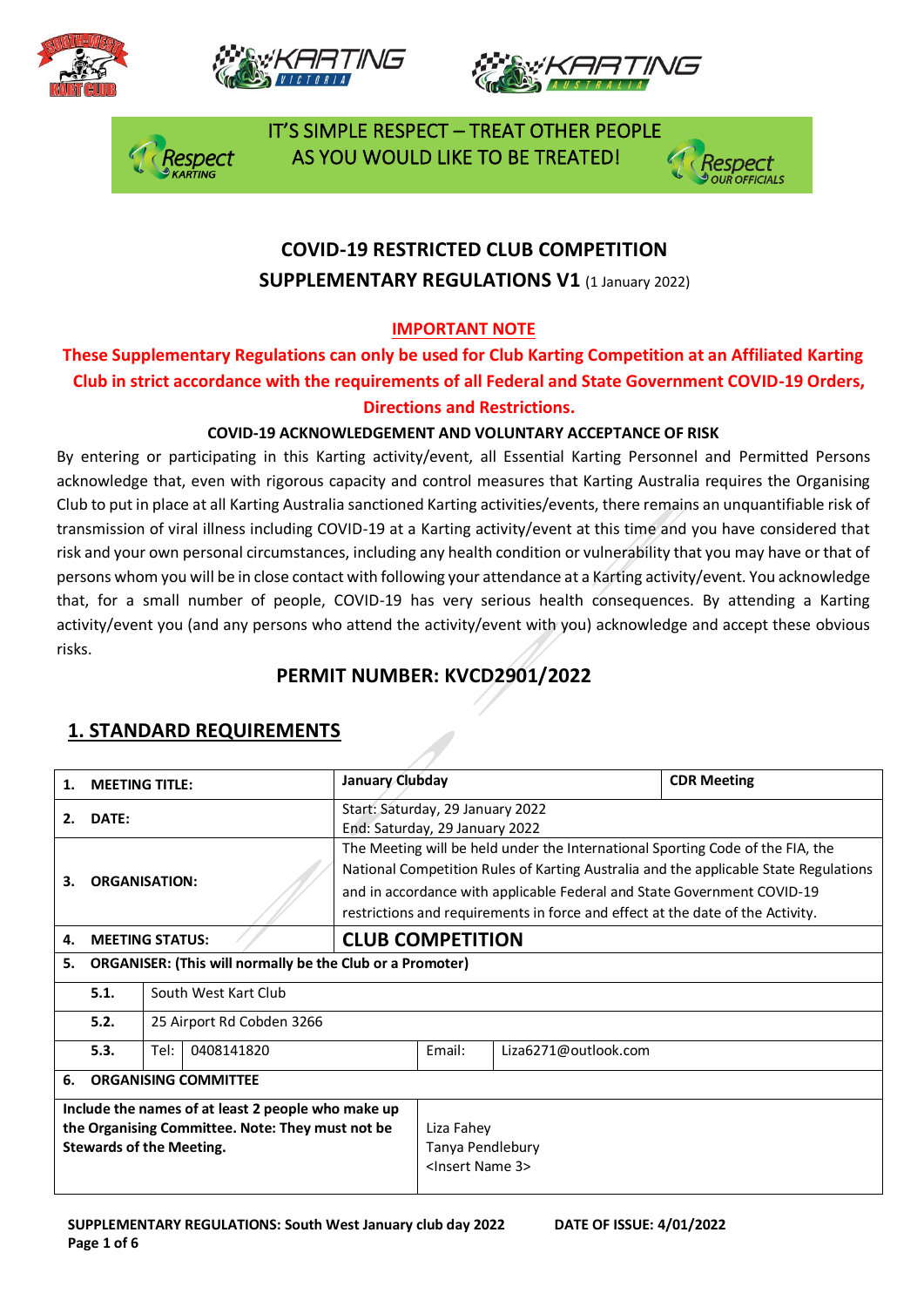







# IT'S SIMPLE RESPECT – TREAT OTHER PEOPLE **As YOU WOULD LIKE TO BE TREATED!**



| 7. ESSENTIAL OFFICIALS (Ref: General Rules Chapter 7 Rule 4 - "Essential Officials")                                                                     |                                                                  |  |  |
|----------------------------------------------------------------------------------------------------------------------------------------------------------|------------------------------------------------------------------|--|--|
| <b>Stewards of The Meeting</b><br>Note: Chief Steward Must be Grade 3 or Higher                                                                          | Chris Place (Chief Steward)                                      |  |  |
| Clerk of the Course                                                                                                                                      | Liza Fahey                                                       |  |  |
| Note: Up to 35 Entries May be Grade 4 or Higher. More than 35 Entries* Must be Grade 3 or Higher<br>* See General Rules Chapter 7 Rule 4 Guidance Note 2 |                                                                  |  |  |
| Chief Scrutineer: May be Grade 4 or Higher                                                                                                               | Michael Clover                                                   |  |  |
| Chief Timekeeper:                                                                                                                                        | <b>Russell White</b>                                             |  |  |
| <b>Emergency and Medical Services:</b>                                                                                                                   | <b>Russell White</b>                                             |  |  |
| <b>OTHER OFFICIALS</b><br>8.                                                                                                                             |                                                                  |  |  |
| <b>Starter</b>                                                                                                                                           | Amber Henriksen                                                  |  |  |
| <b>Scales Marshal</b>                                                                                                                                    | <b>Michael Clover</b>                                            |  |  |
| <b>Grid Marshal</b>                                                                                                                                      | Tanya Pendlebury                                                 |  |  |
| Secretary of the Meeting                                                                                                                                 | <b>Russell White</b>                                             |  |  |
| Timekeeper                                                                                                                                               | Russell White                                                    |  |  |
| <b>CIRCUIT DETAILS</b><br>9.                                                                                                                             |                                                                  |  |  |
| <b>Circuit Name:</b>                                                                                                                                     | Cobden Park Raceway                                              |  |  |
| <b>Circuit Address:</b>                                                                                                                                  | 25 Airport Rd Cobden 3266                                        |  |  |
| <b>Track Length:</b>                                                                                                                                     | 973 Metres                                                       |  |  |
| <b>Direction Of Racing:</b>                                                                                                                              | Anti Clockwise                                                   |  |  |
| <b>Track Density:</b>                                                                                                                                    | 36                                                               |  |  |
| <b>Notice Board:</b>                                                                                                                                     | In Tx shed behind scale/tech shed                                |  |  |
| <b>Stewards Office:</b>                                                                                                                                  | <insert location="" of="" office="" stewards="" the=""></insert> |  |  |
| Mechanical Breakdown Lane:                                                                                                                               | Will Not be in use at this Meeting.                              |  |  |
| Parc Fermé:                                                                                                                                              | In-grid scales shed & surrounding fence                          |  |  |

### **2. ADMINISTRATION**

| 1. |                           | Anyone that holds a KA karting licence may compete at club events                        |
|----|---------------------------|------------------------------------------------------------------------------------------|
| 2. |                           | The Club must maintain a register of all permitted persons who enter the Circuit for the |
|    |                           | Event.                                                                                   |
| З. |                           | The number of entries in the Event is strictly limited by Government Directions/Orders.  |
|    |                           | Pre-entry for the Event is essential. There will be NO ENTRIES ACCEPTED ON THE DAY.      |
| 4. | <b>COMPETITION GROUPS</b> | The Competition Groups listed below are permitted to compete at this Meeting.            |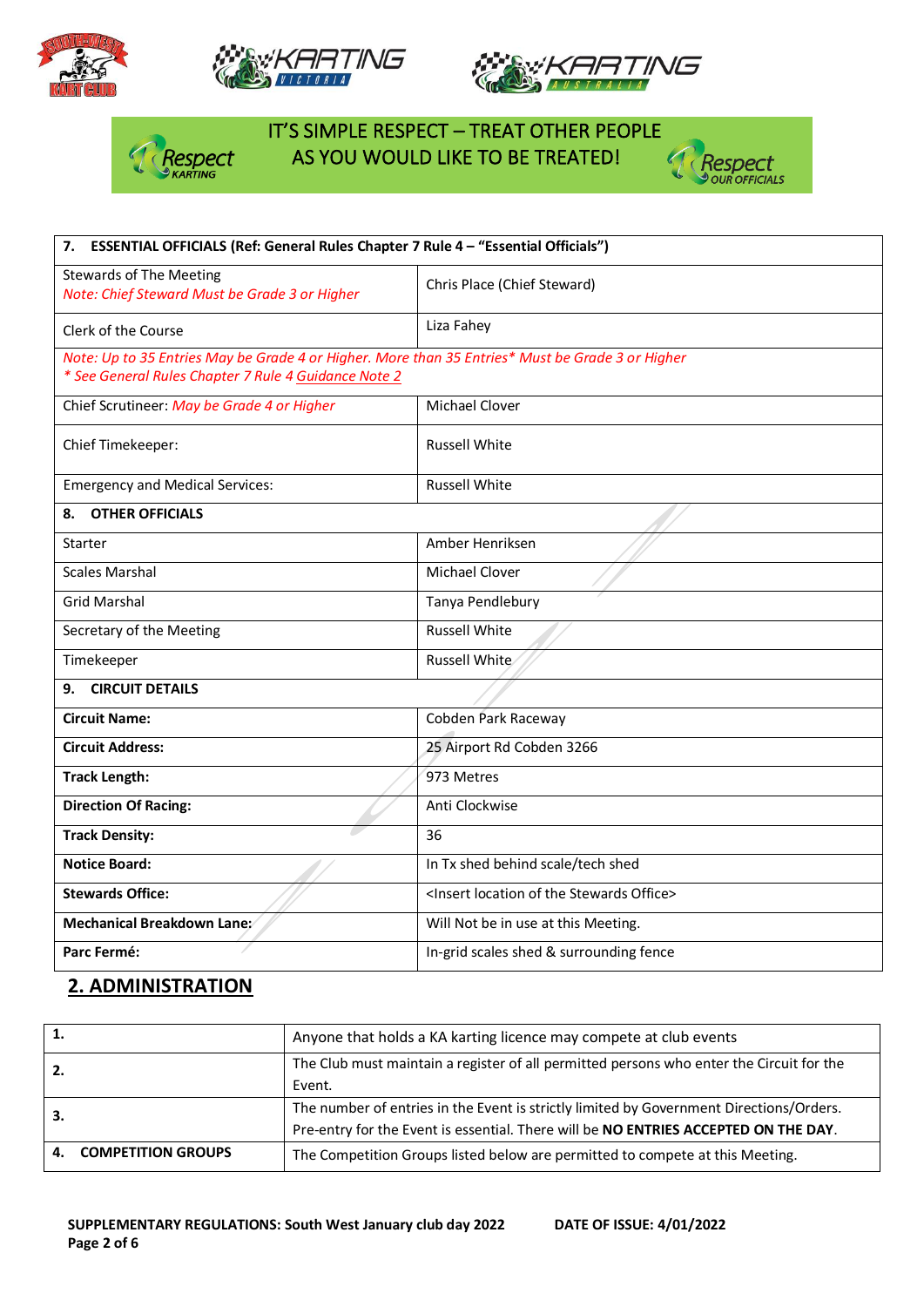







# IT'S SIMPLE RESPECT – TREAT OTHER PEOPLE  $\frac{1}{2}$  Respect AS YOU WOULD LIKE TO BE TREATED!



|                                                                                                                  |                                                                              | Competition Group names as listed in the 2022 Australian Karting Manual Competition                               |                             |            |                                                                                                                          |  |
|------------------------------------------------------------------------------------------------------------------|------------------------------------------------------------------------------|-------------------------------------------------------------------------------------------------------------------|-----------------------------|------------|--------------------------------------------------------------------------------------------------------------------------|--|
|                                                                                                                  | Rules Chapter 5 Rule 7 must be used.                                         |                                                                                                                   |                             |            |                                                                                                                          |  |
|                                                                                                                  | See the Important Notes for Clubs About 4SS Racing (Class Rules, Chapter 20) |                                                                                                                   |                             |            |                                                                                                                          |  |
| <b>Competition Group</b>                                                                                         | <b>Eligible Classes for each Competition Group</b>                           |                                                                                                                   |                             |            |                                                                                                                          |  |
| Cadet                                                                                                            |                                                                              | Cadet 9                                                                                                           | Cadet 12                    | Cadet 4SS  | <b>NOTE: Cadet 9 and Cadet 4SS MUST be</b><br>arranged behind Cadet 12.                                                  |  |
| <b>Junior (Lower Performance)</b>                                                                                |                                                                              | KA4                                                                                                               | 4SS Junior                  | Yamaha     |                                                                                                                          |  |
| <b>Junior (Higher Performance)</b>                                                                               |                                                                              | KA3                                                                                                               | KA <sub>2</sub>             | Junior Max | Junior Performance                                                                                                       |  |
| <b>Senior 4 Stroke</b>                                                                                           |                                                                              | 4SS Senior                                                                                                        | 4SS<br>Supermaxx            |            |                                                                                                                          |  |
| <b>Senior (Lower Performance)</b>                                                                                |                                                                              | KA4                                                                                                               | KA3                         | Yamaha     | TaG 125 Restricted                                                                                                       |  |
| <b>Senior TaG</b>                                                                                                |                                                                              | <b>TaG 125</b>                                                                                                    | X30                         |            |                                                                                                                          |  |
| <b>Open Performance</b>                                                                                          |                                                                              | KZ <sub>2</sub>                                                                                                   | D <sub>D</sub> <sub>2</sub> | Gearbox    | Open Performance                                                                                                         |  |
| $\bullet$<br>(2) groups.                                                                                         |                                                                              |                                                                                                                   |                             |            | Should any Competition Group reach 80% of the Track Density, the Classes in that Competition Group may be split into two |  |
| <b>ENTRIES</b><br>5.                                                                                             |                                                                              |                                                                                                                   |                             |            |                                                                                                                          |  |
| 2.1 ENTRIES OPEN:                                                                                                |                                                                              | 12.01am as cms permits 4/01/2022                                                                                  |                             |            |                                                                                                                          |  |
| 2.2 ENTRIES CLOSE:                                                                                               |                                                                              | A minimum of one (1) day prior to the commencement of the Meeting 11.59pm 27/01/2022 NO<br>LATE ENTRIES ACCEPTED. |                             |            |                                                                                                                          |  |
| <b>ENTRY FEE</b><br>6.                                                                                           |                                                                              |                                                                                                                   |                             |            |                                                                                                                          |  |
| 3.1 The Entry Fee for each Competition Group at this Meeting including GST including the TDF levy is as follows: |                                                                              |                                                                                                                   |                             |            |                                                                                                                          |  |
| <b>Competition Group Name</b>                                                                                    |                                                                              | <b>Entry Fee</b>                                                                                                  |                             |            |                                                                                                                          |  |
| All Groups                                                                                                       |                                                                              | \$30                                                                                                              |                             |            |                                                                                                                          |  |
| <b>ENTRY PROCEDURE</b><br>7.                                                                                     |                                                                              |                                                                                                                   |                             |            |                                                                                                                          |  |
| 4.1 Each Entry for this Meeting must be made using the CMS as follows:                                           |                                                                              |                                                                                                                   |                             |            |                                                                                                                          |  |
| • Log on to your driver information via http://www.karting.net.au/                                               |                                                                              |                                                                                                                   |                             |            |                                                                                                                          |  |
| Click on the licence and entries icon (top centre of the screen)                                                 |                                                                              |                                                                                                                   |                             |            |                                                                                                                          |  |
| Click on the "Enter a Race Meeting" icon                                                                         |                                                                              |                                                                                                                   |                             |            |                                                                                                                          |  |
| Enter your log on details                                                                                        |                                                                              |                                                                                                                   |                             |            |                                                                                                                          |  |
| Under 'My Details' functions, choose 'Pre Enter Race Meeting'                                                    |                                                                              |                                                                                                                   |                             |            |                                                                                                                          |  |
| Choose the State in which the Meeting is being held<br>٠                                                         |                                                                              |                                                                                                                   |                             |            |                                                                                                                          |  |
| Choose the Club who is the Organiser of the Meeting                                                              |                                                                              |                                                                                                                   |                             |            |                                                                                                                          |  |
| 4.2 Payment of the Entry Fee can be made as follows:                                                             |                                                                              |                                                                                                                   |                             |            |                                                                                                                          |  |
| Credit card Payments can be made via CMS using SecurePay ONLY                                                    |                                                                              |                                                                                                                   |                             |            |                                                                                                                          |  |
| <b>MINIMUM ENTRIES</b><br>8.                                                                                     |                                                                              |                                                                                                                   |                             |            |                                                                                                                          |  |
| 5.1 4 is the minimum number of pre-entries which must be received for each Competition Group.                    |                                                                              |                                                                                                                   |                             |            |                                                                                                                          |  |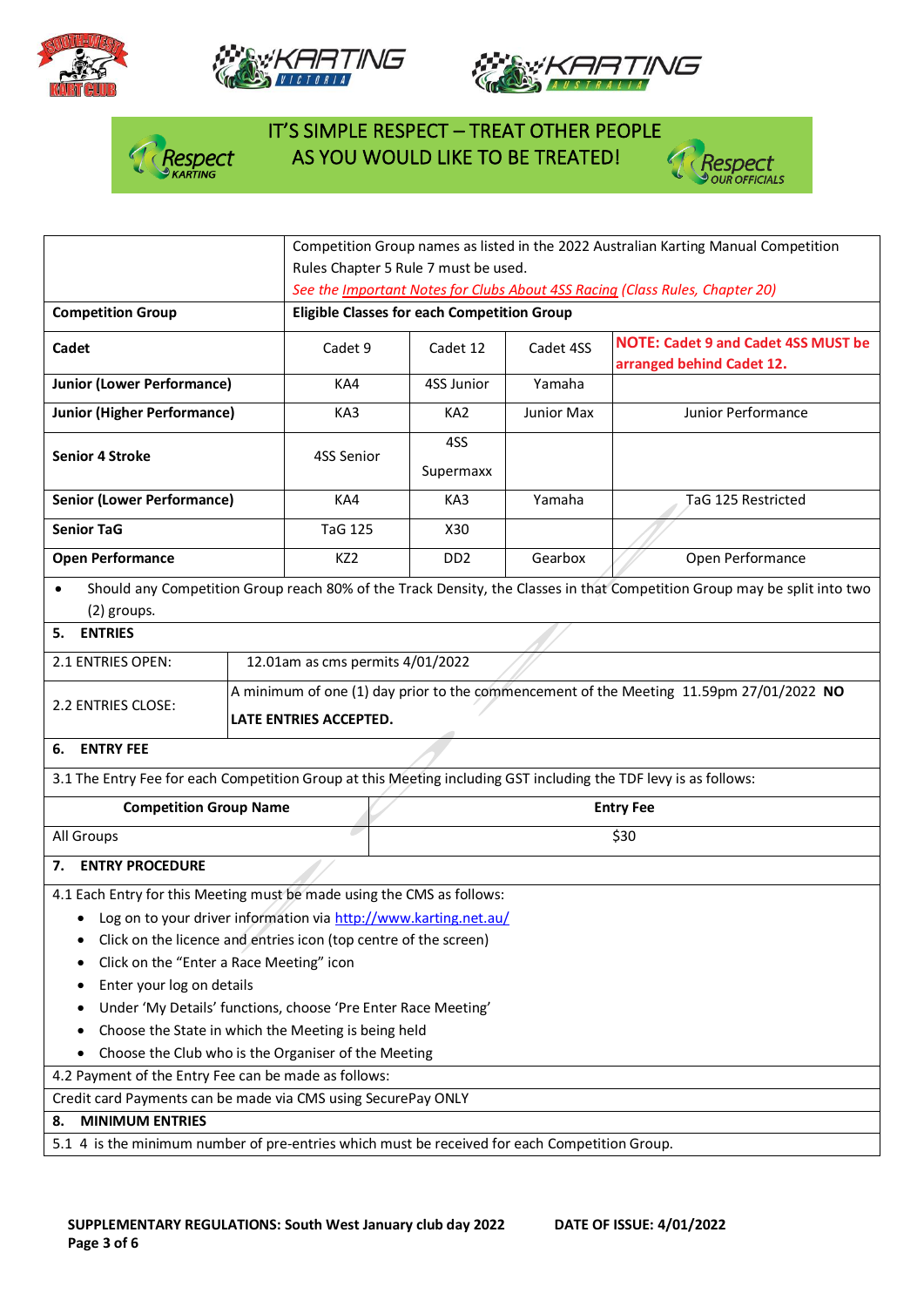







### IT'S SIMPLE RESPECT – TREAT OTHER PEOPLE AS YOU WOULD LIKE TO BE TREATED!



## 5.2 If insufficient entries are received for a Competition Group to form in its own right, the Competition Group must be consolidated in accordance with the Competition Rules Chapter 1 – Rule 9. **9. BRING A MATE SESSION** 6.1 A "Bring a Mate" session Will be conducted at this Meeting.

**10. TEAMS COMPETITION**

7.1 Teams Competition Will Not be conducted at this Meeting.

## **3. SPECIFIC COVID-19 RESTRICTION AND MITIGATION REQUIREMENTS**

**COVIDSafe ACTION PLAN** (When required at law)

The Club has completed a COVIDSafe Action Plan and submitted it to the relevant State Government Department. All actions identified as being required to be done to create a COVIDSafe Event and Club facility must be carried out prior to and during the Event. -11-1

| 1.   | PERMITTED AND NON-PERMITTED PERSONS                                                                                       |  |  |  |  |  |  |  |
|------|---------------------------------------------------------------------------------------------------------------------------|--|--|--|--|--|--|--|
|      | No person who has symptoms consistent with COVID-19 (this includes any fever, respiratory                                 |  |  |  |  |  |  |  |
| 1.1. | symptoms, shortness of breath, sore throat, cough, lack of smell or fatigue) is permitted to attend                       |  |  |  |  |  |  |  |
|      | the Circuit or participate in the Event.                                                                                  |  |  |  |  |  |  |  |
|      |                                                                                                                           |  |  |  |  |  |  |  |
|      | Any person who starts to feel unwell or to exhibit symptoms of COVID-19 during the Event must                             |  |  |  |  |  |  |  |
| 1.2. | immediately avoid contact with all persons at the Circuit and MUST IMMEDIATELY LEAVE the                                  |  |  |  |  |  |  |  |
|      | Circuit.                                                                                                                  |  |  |  |  |  |  |  |
|      |                                                                                                                           |  |  |  |  |  |  |  |
| 2.   | Note - The number chosen in 2.1 must not exceed the maximum number of people permitted to gather under State              |  |  |  |  |  |  |  |
|      | Public Health Authority Orders/Directions/Regulations. SOCIAL DISTANCING AND DENSITY REQUIRMENTS                          |  |  |  |  |  |  |  |
| 2.1. | Essential Karting Personnel and Permitted Persons are not permitted to gather in groups greater than Choose a             |  |  |  |  |  |  |  |
|      | number while in attendance at the Event. (Delete if no limit on Group size by the State Government required)              |  |  |  |  |  |  |  |
| 2.2. | Government prescribed Social Distancing measures must always be observed.                                                 |  |  |  |  |  |  |  |
| 2.3. | The use by Permitted Persons of any indoor facilities is strictly limited by the Density Quotient of the room as included |  |  |  |  |  |  |  |
|      | in the Club's COVIDSafe Action Plan.                                                                                      |  |  |  |  |  |  |  |
| 2.4. | Food service provided at the Event must fully comply with all State Public Health Authority                               |  |  |  |  |  |  |  |
|      | Orders/Directions/Regulations.                                                                                            |  |  |  |  |  |  |  |
|      | Hand Hygiene must be available at all food service outlets.<br>$\bullet$                                                  |  |  |  |  |  |  |  |
|      | Regular cleaning in accordance with the Club's COVIDSafe Action Plan MUST be carried out throughout the Event.            |  |  |  |  |  |  |  |
| 3.   | <b>Check In Requirements</b>                                                                                              |  |  |  |  |  |  |  |
|      | All Attendees MUST complete and submit the Karting Australia COVID-19 Declaration, or the compulsory State                |  |  |  |  |  |  |  |
| 3.1  | Government issued QR Code Check-In (delete which is not relevant) upon arrival at the venue if required by the            |  |  |  |  |  |  |  |
|      | <b>State or Federal Government.</b>                                                                                       |  |  |  |  |  |  |  |
| 4.   | HYGIENE FACILITIES - TOILET/WASHROOM FACILITIES and HAND SANITISER                                                        |  |  |  |  |  |  |  |
| 4.1  | The Club is required to provide facilities to ensure general and sensible hygiene practices are maintained.               |  |  |  |  |  |  |  |
| 4.2  | Toilet and washroom facilities at the Circuit must be open and available for use.                                         |  |  |  |  |  |  |  |
|      | Washroom facilities must be properly equipped with liquid soap, running water and either air hand driers or paper         |  |  |  |  |  |  |  |
| 4.3  | towels.                                                                                                                   |  |  |  |  |  |  |  |
|      | The toilets and washroom facilities must be cleaned at least once during the day or as otherwise required in              |  |  |  |  |  |  |  |
|      | accordance with the Club's COVIDSafe Action Plan                                                                          |  |  |  |  |  |  |  |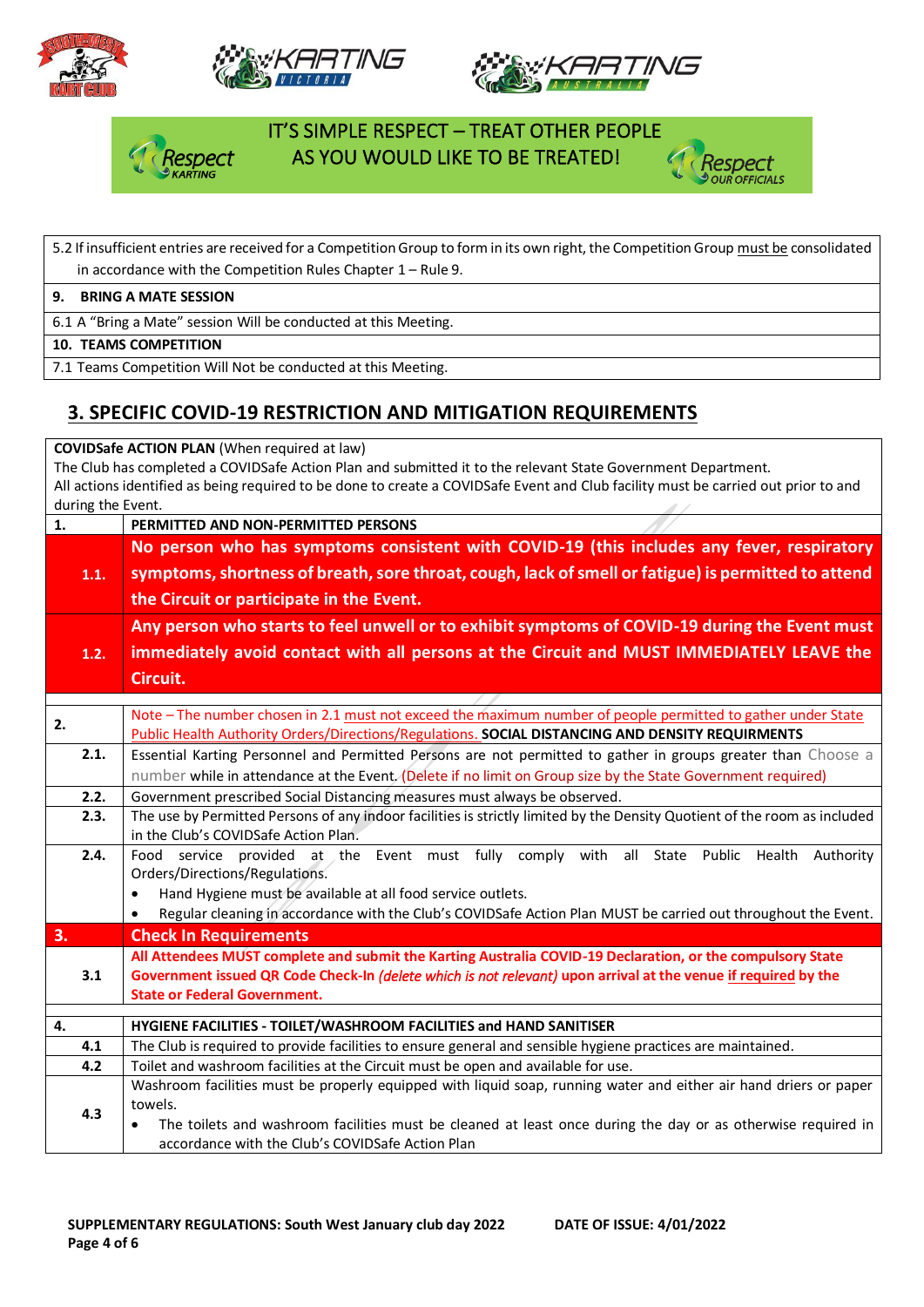







 IT'S SIMPLE RESPECT – TREAT OTHER PEOPLE spect AS YOU WOULD LIKE TO BE TREATED!



**4.4** It is strongly recommended that Essential Karting Personnel and Permitted Persons bring their own supply of hand sanitiser for use in accordance with government recommendations in addition to hand sanitiser that is supplied by the Club.

### **4. COMPETITION**

| <b>Practice</b>                                                                                                                                                                                                                                                    | 2 Practice session/s of 10 mins will be held.                                                    |        |                                                                                                 |                                                                                                                                                                             |                                                                                                                                                                                                                                                                                                                             |  |  |
|--------------------------------------------------------------------------------------------------------------------------------------------------------------------------------------------------------------------------------------------------------------------|--------------------------------------------------------------------------------------------------|--------|-------------------------------------------------------------------------------------------------|-----------------------------------------------------------------------------------------------------------------------------------------------------------------------------|-----------------------------------------------------------------------------------------------------------------------------------------------------------------------------------------------------------------------------------------------------------------------------------------------------------------------------|--|--|
| Qualifying                                                                                                                                                                                                                                                         | There Will Not be Timed Qualifying at this Event.                                                |        |                                                                                                 |                                                                                                                                                                             |                                                                                                                                                                                                                                                                                                                             |  |  |
| <b>Heats &amp; Final</b>                                                                                                                                                                                                                                           | The system of gridding will be in accordance with State Regulations - Club Competition Format 17 |        |                                                                                                 |                                                                                                                                                                             |                                                                                                                                                                                                                                                                                                                             |  |  |
|                                                                                                                                                                                                                                                                    |                                                                                                  |        |                                                                                                 |                                                                                                                                                                             |                                                                                                                                                                                                                                                                                                                             |  |  |
|                                                                                                                                                                                                                                                                    | 6 laps                                                                                           | Heat 2 |                                                                                                 | Heat 3                                                                                                                                                                      | 6 laps                                                                                                                                                                                                                                                                                                                      |  |  |
|                                                                                                                                                                                                                                                                    |                                                                                                  | Final  |                                                                                                 |                                                                                                                                                                             |                                                                                                                                                                                                                                                                                                                             |  |  |
| <b>ACCESS TO CIRCUIT</b><br>3.                                                                                                                                                                                                                                     |                                                                                                  |        |                                                                                                 |                                                                                                                                                                             |                                                                                                                                                                                                                                                                                                                             |  |  |
|                                                                                                                                                                                                                                                                    |                                                                                                  |        |                                                                                                 |                                                                                                                                                                             |                                                                                                                                                                                                                                                                                                                             |  |  |
|                                                                                                                                                                                                                                                                    |                                                                                                  |        |                                                                                                 |                                                                                                                                                                             |                                                                                                                                                                                                                                                                                                                             |  |  |
|                                                                                                                                                                                                                                                                    |                                                                                                  |        |                                                                                                 |                                                                                                                                                                             |                                                                                                                                                                                                                                                                                                                             |  |  |
|                                                                                                                                                                                                                                                                    |                                                                                                  |        |                                                                                                 |                                                                                                                                                                             |                                                                                                                                                                                                                                                                                                                             |  |  |
| Form provided by KA) via a URL provided to them by the Host Club.<br>https://kartingaustralia.wufoo.com/forms/ka-scrutineering-record-cobden/<br>This form will be submitted to the Race Secretary in an electronic format no later than close of entries. 11.59pm |                                                                                                  |        |                                                                                                 |                                                                                                                                                                             |                                                                                                                                                                                                                                                                                                                             |  |  |
| 27/01/2022<br>6. FUEL                                                                                                                                                                                                                                              |                                                                                                  |        |                                                                                                 |                                                                                                                                                                             |                                                                                                                                                                                                                                                                                                                             |  |  |
|                                                                                                                                                                                                                                                                    |                                                                                                  |        |                                                                                                 |                                                                                                                                                                             |                                                                                                                                                                                                                                                                                                                             |  |  |
|                                                                                                                                                                                                                                                                    |                                                                                                  |        |                                                                                                 |                                                                                                                                                                             |                                                                                                                                                                                                                                                                                                                             |  |  |
| $6.2$<br><b>TIMETABLE</b><br>7.                                                                                                                                                                                                                                    |                                                                                                  |        |                                                                                                 |                                                                                                                                                                             |                                                                                                                                                                                                                                                                                                                             |  |  |
| Saturday and 29/01/2022                                                                                                                                                                                                                                            |                                                                                                  |        |                                                                                                 |                                                                                                                                                                             |                                                                                                                                                                                                                                                                                                                             |  |  |
|                                                                                                                                                                                                                                                                    |                                                                                                  |        |                                                                                                 |                                                                                                                                                                             |                                                                                                                                                                                                                                                                                                                             |  |  |
|                                                                                                                                                                                                                                                                    | <b>TIME</b>                                                                                      |        |                                                                                                 | <b>ACTIVITY</b>                                                                                                                                                             |                                                                                                                                                                                                                                                                                                                             |  |  |
|                                                                                                                                                                                                                                                                    | 10.00am                                                                                          |        | Gates open                                                                                      |                                                                                                                                                                             |                                                                                                                                                                                                                                                                                                                             |  |  |
|                                                                                                                                                                                                                                                                    | 10.30am                                                                                          |        | Canteen opens                                                                                   |                                                                                                                                                                             |                                                                                                                                                                                                                                                                                                                             |  |  |
|                                                                                                                                                                                                                                                                    | 11.00am                                                                                          |        | Bring a mate session                                                                            |                                                                                                                                                                             |                                                                                                                                                                                                                                                                                                                             |  |  |
|                                                                                                                                                                                                                                                                    | 1.30pm                                                                                           |        | Practice                                                                                        |                                                                                                                                                                             |                                                                                                                                                                                                                                                                                                                             |  |  |
|                                                                                                                                                                                                                                                                    | <b>DISTANCES</b><br><b>DRIVERS BRIEFING</b><br><b>SCRUTINEERING</b>                              |        | 1. FORMAT OF RACING - CLUB COMPETITION GROUPS<br>Control Fuel Will Not be used at this Meeting. | 6 laps<br>8laps<br>Competitors will be permitted to enter the Circuit from 10am on 29/01/2022<br>PULP and E10 PULP are the only fuels permitted to be used at this Meeting. | Drivers Briefing notes will be advised in an electronic format OR over the PA system to all Competitors. Any<br>questions should be directed to the Chief Steward prior to the start of Competition.<br>All Competitors will be required to complete an electronic Scrutineering Form (Insert the link to the Scrutineering |  |  |